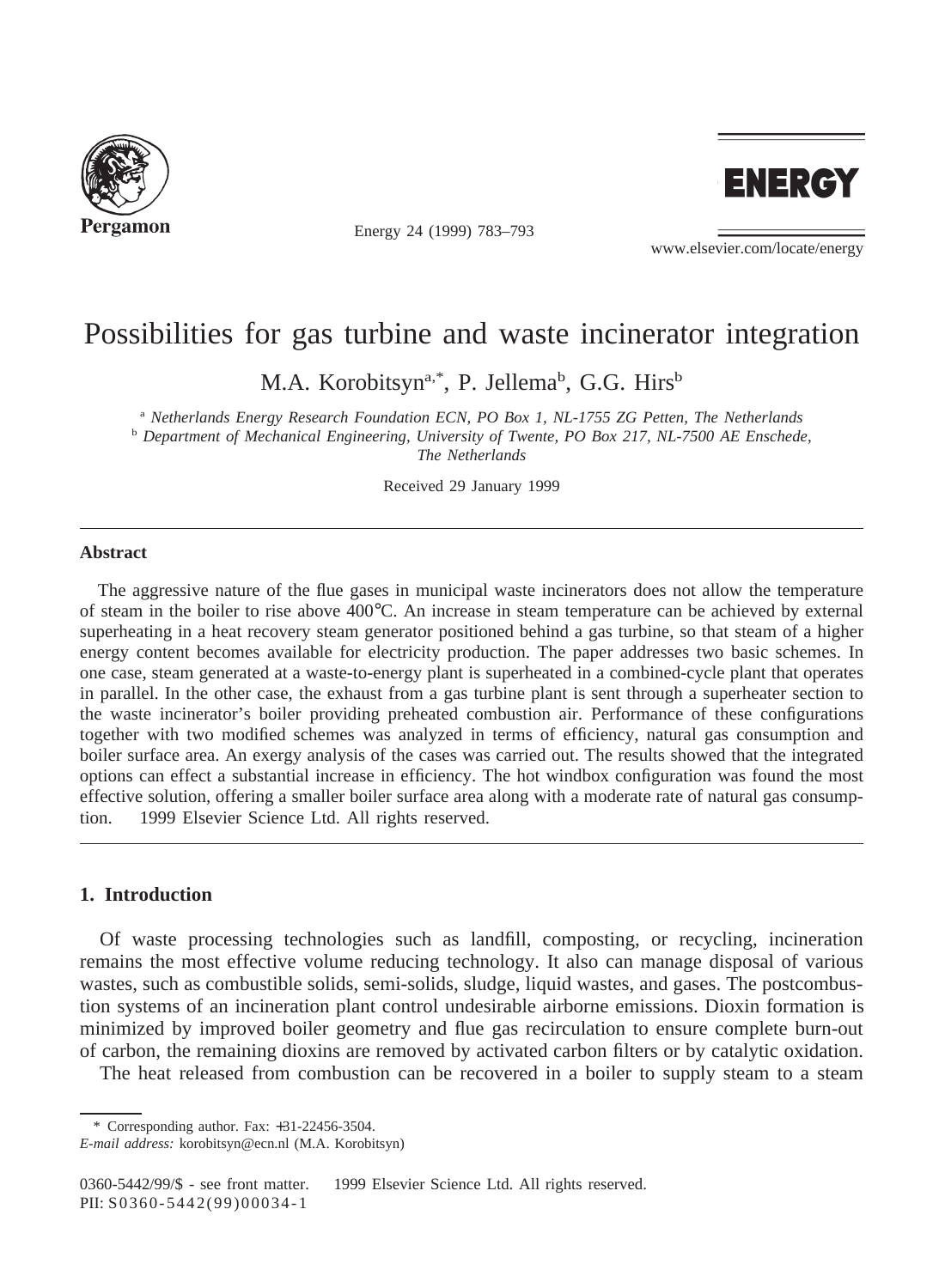turbine, or for process needs. In this way Switzerland, Luxembourg and Denmark recover energy from over 70% of their waste [1]. An incineration plant can process as much as 2500 tons of refuse per day [2]. Heat recovery and power generation have become a common practice at incineration plants, and many waste-to-energy (WTE) plants have been built around the world [3–6]. Advanced MSW treatment technologies such as pyrolysis and gasification allow even more effective waste utilization resulting in less secondary wastes (emissions, ashes, residues). Siemens offers pyrolysis combined with combustion and subsuquent steam generation. A commercial plant of 150 000 ton/year was built in Fürth, Germany [7]. Another technology is developed by Thermoselect. It consists of three stages: compression of waste, its pyrolysis, and oxygen-blown gasification with production of a synthesis gas [8]. The syngas is fed into a gas engine or supplied as a feedstock for methanol production. The first commercial plant at Karlsruhe in Germany of 225 000 ton/year is scheduled for operation in 1999. A general overview of advanced thermal treatment technologies can be found in Refs. [9,10]. Nevertheless, the classical grate combustion remains the dominating technology represented by more than 90% of the waste incineration market.

The composition of the municipal solid waste (MSW) varies considerably and depends on many factors, such as location, local policy, origin of the waste, etc. Typical waste consists of: paper and paperboard 20–40% by mass, garden and food wastes 20–35%, wood 2–6%, plastic 6–10%, textile 2–6%, glass 3–8%, metals 3–10%, and inert matter up to 10% [2,4]. The lower heating value of the waste varies accordingly from 6 to 14 MJ/kg. The magnitude of the heating value affects the ratio between primary and secondary air in the incinerator. For waste with a low heating value, the primary air constitutes 80% of the total air flow, while for waste of high and medium heating value, the percentage lies between 50% and 70%.

In order to avoid slag deposits, erosion and corrosion in the boiler, and to maintain a sufficient residence time for after-burning, several arrangements in the boiler design should be provided. The evaporator's tubing is to be located in the second pass, the superheater's tube bundles in the second or the third pass, where flue gas temperature drops to an acceptable level. The surface temperature of the tubes can be adjusted with the use of a de-superheater.

The flue gas, passing through the boiler, is cooled from  $1000^{\circ}$ C in the radiation section to 600– 800 °C at the entrance of the convection area. After passing the evaporator's bundles the gas flows through the superheater and economizer (Fig. 1). The aforementioned precautions result in a relatively low temperature of the superheated steam of around 400°C. On the other hand, temperature of the flue gas in the stack should not drop below 200°C due to the risk of condensation of aggressive compounds. These limits constrain the high efficiency of the MSW incineration boiler. Some improvement of the cycle can be achieved by raising the temperature of the steam externally or by preheating the combustion air, or both.

#### **2. Gas turbine integration**

The high temperature of a gas turbine's exhaust makes it well-suited to integration with an MSW incinerator. Exhaust heat can be recovered in the waste heat boiler where further superheating of steam coming from the incinerator takes place. Utilization of gas turbine exhaust heat as preheated combustion air is another possible integration scheme.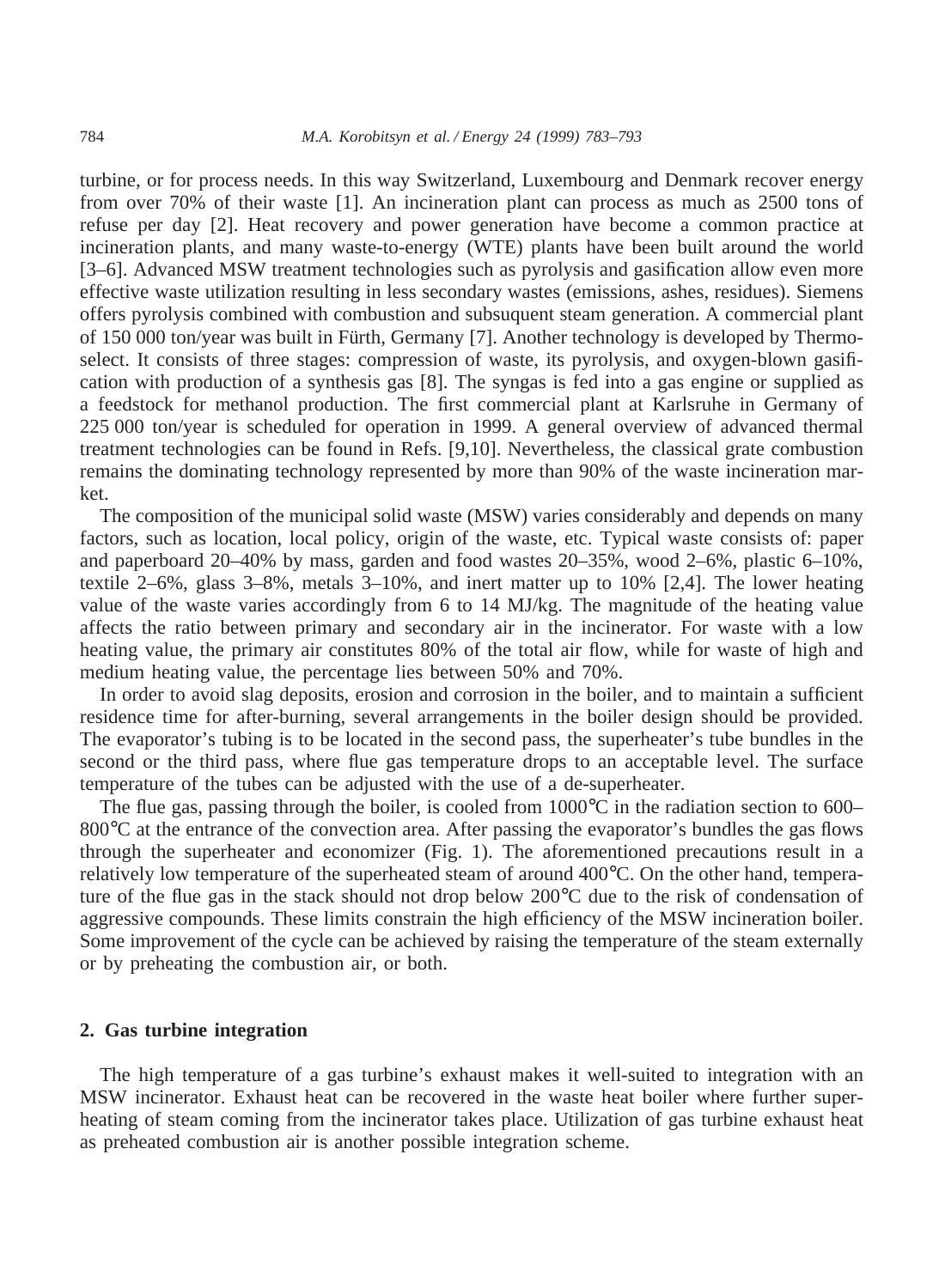

Fig. 1. Simplified solid waste incinerator schematic (Reference case).

Plant configurations, where the heat recovery steam generator (HRSG) operates in parallel with the incineration boiler, are described in the literature: the lower temperature steam from the incinerator can be passed either to the intermediate pressure section of a steam turbine [5], or be further superheated in the HRSG [11,12]. In the latter configuration, the integrated plant was reported to have a 2.2% higher efficiency than the mean efficiency of two separate plants. However, in the both integrated configurations, the gas turbine plays a dominant role, consuming up to 80% of the fuel input.

Another approach is to use of the gas turbine exhaust as the inlet flow for the incinerator's furnace. This concept is often used for steam plant repowering. An improvement in the total plant efficiency by 10–20% together with up to 28% power increase can be obtained [13,14].

The gas turbine exhaust contains 14–16 vol% oxygen, compared to 21 vol% in the air. Thus, in order to provide the same amount of oxygen to the boiler, a 30% larger flow from the gas turbine is required. At the same time, exhaust heat reduces heat demand in the boiler, and less oxygen is needed. Davidse and Roukema [15] estimated that the gas turbine flow should be about 106% of the normal air flow for the same heat load in the boiler's furnace. Considering the combustion of waste, the exhaust flow should have a pressure high enough to pass air through the waste layer on the grates. This can be accomplished either by the use of air blowers or by expansion to a pressure above the atmospheric level.

Such a hot windbox configuration is dependent on the gas turbine performance. A gas turbine trip can affect the steam boiler reliability, therefore, some precautions should be made. For example, air fans can be kept in a stand-by position, or operated in parallel with the gas turbine. To reduce thermal stress in the windbox when switching from hot exhaust gas to air, steam air heaters or back-up burners can be installed [13]. When the gas turbine flow is too large for a given boiler, part of the flow can be bypassed to a stack, or to the convection section of the boiler.

The performance of the hot windbox scheme can be further improved, if external superheating is applied. If the steam from the incineration boiler is passed to a superheater located in the gas turbine exhaust duct, where it is not exposed to the corrosive gases, steam temperatures higher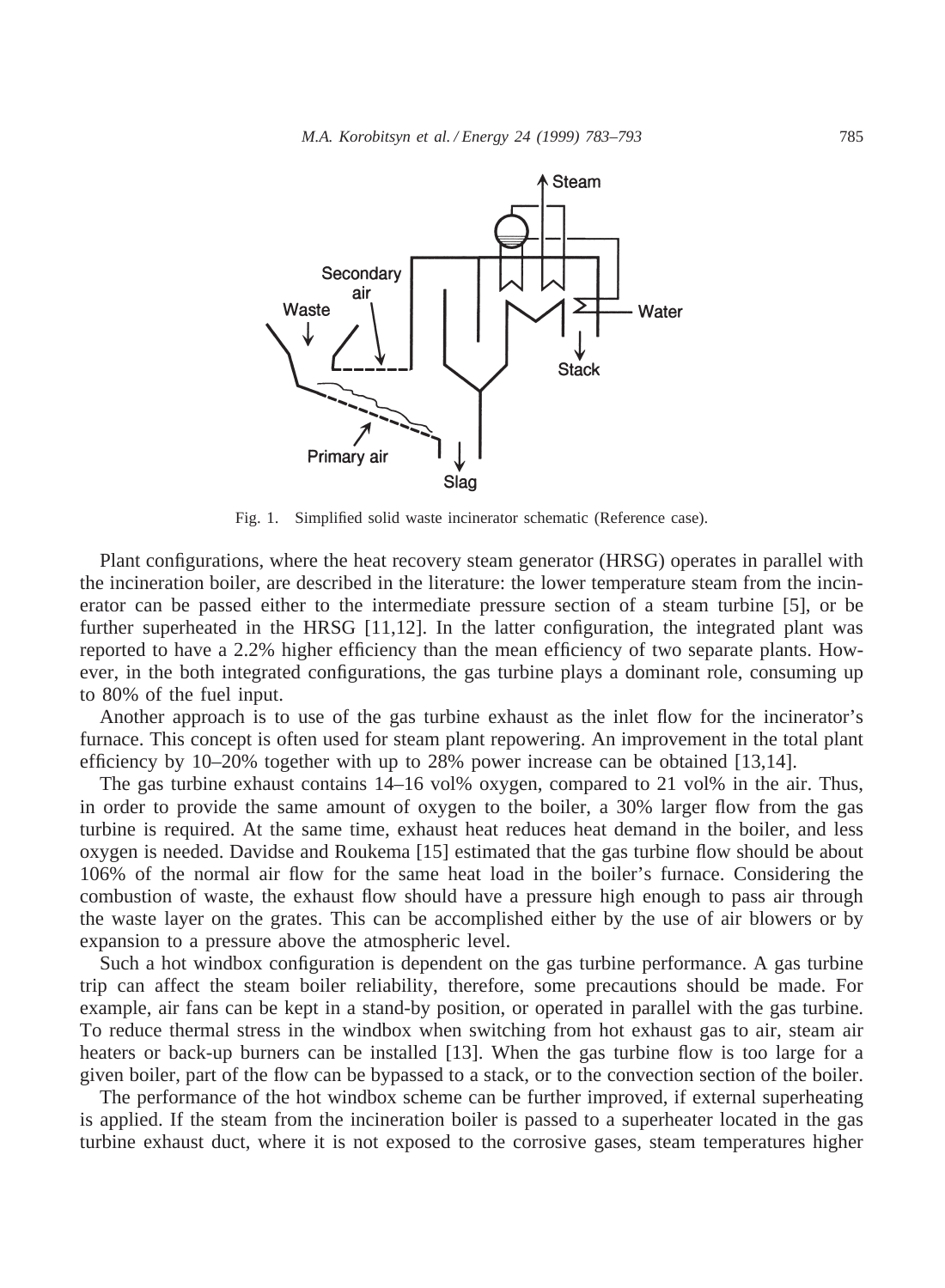than 400°C can safely be achieved. The superheater has a simpler design and a much smaller surface area than a heat recovery boiler, while increasing the steam temperature to the same level as that in the HRSG.

### **3. Configurations**

To estimate the effect of gas turbine integration in different configurations, integrated plants were compared with a conventional MSW incinerator. The amount of waste being processed by all plants was assumed to be 230 000 tons of solid waste per year, or 33 tons per hour. This amount of refuse is equal to a fuel input of 92 MWth, if the lower heating value of the waste averages 10 MJ/kg. The composition of the waste is presented in Table 1. The specifications of the reference incineration plant, the gas turbine plant based on a General Electric Frame 6 turbine, and the heat recovery steam generator are given in Table 2. The simulation models based on the gas turbine were scaled to have the same fuel (waste) input for comparison analysis.

Case 1 represents a combination of a gas turbine plant with a heat recovery steam generator and a waste incinerator. The steam coming from the incineration plant is passed to the HRSG, where it is superheated to 520°C, and then sent to the steam turbine (Fig. 2).

Since the exhaust from the HRSG has a temperature of 80–100°C, this heat can be utilized in the incineration boiler as secondary air. This modification of the previous case is referred to as Case 2. In Case 3, the gas turbine exhaust heat is partially recovered in a superheater, following which it is passed to the MSW incinerator (Fig. 3). In this configuration a large steam flow from the incineration boiler does not allow the steam temperature in the superheater to rise above 486°C. Thus, another scheme with an HRSG and an exhaust bypass is considered. The schematic of this case is given in Fig. 4. Here, a superheat of  $520^{\circ}$ C can be achieved by controlling the amount of the flue gas that is directed to the furnace via the bypass. By doing this, the HRSG generates less steam and because of the reduced mass flow a higher temperature can be obtained in the superheater.

In all integrated configurations the steam pressure in the incineration boiler was raised from 40 bar to 80–100 bar in order to take full advantage of superheating.

| composition of the mumelput some waste |      |            |       |  |  |
|----------------------------------------|------|------------|-------|--|--|
| Mass%                                  |      | Molar%     |       |  |  |
| Garden and food waste                  | 30.0 | Carbon     | 31.24 |  |  |
| Paper and paperboard                   | 29.0 | Hydrogen   | 4.28  |  |  |
| Plastic                                | 12.0 | Oxygen     | 17.83 |  |  |
| <b>Glass</b>                           | 3.0  | Nitrogen   | 0.96  |  |  |
| Metal                                  | 3.0  | Sulfur     | 0.17  |  |  |
| Textile                                | 6.0  | Phosphorus | 0.10  |  |  |
| Combustibles                           | 12.0 | Chlorine   | 0.95  |  |  |
| Non-combustibles                       | 5.0  | Water      | 26.90 |  |  |
|                                        |      | Ash        | 17.57 |  |  |

Table 1 Composition of the municipal solid waste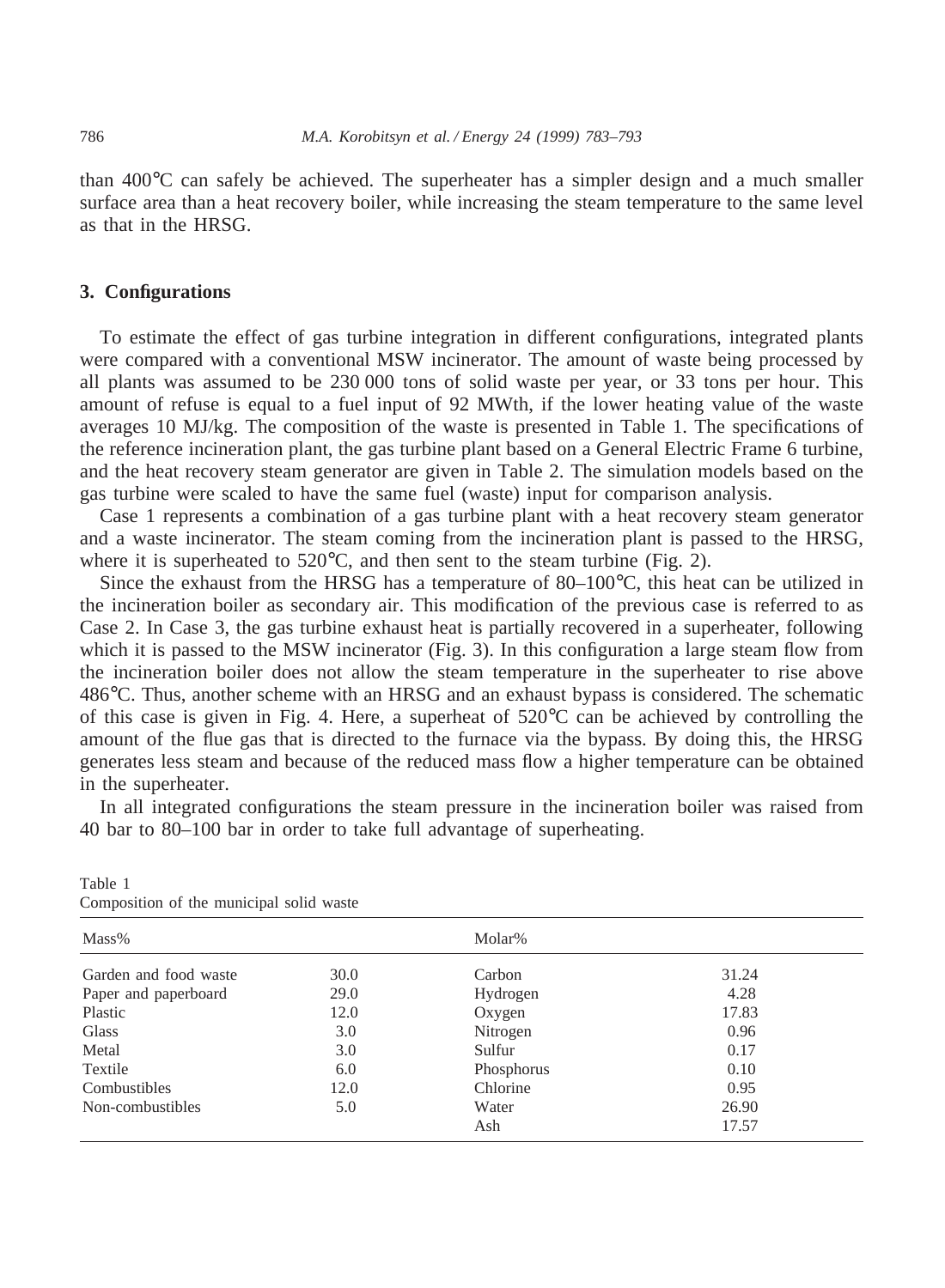#### Table 2 Plant incineration

| Waste incineration boiler:  |                            |
|-----------------------------|----------------------------|
| HP steam                    | 40 bar, $400^{\circ}$ C    |
| LP steam                    | 3.7 bar, saturated         |
| Condenser pressure          | $0.1$ bar                  |
| Deaerator pressure          | 3.5 <sub>bar</sub>         |
| Minimum stack temperature   | $200^{\circ}$ C            |
| Combustion efficiency       | 0.96                       |
| ST isentropic efficiency    | 0.85                       |
| Gas turbine:                |                            |
| Net power output            | 38 MW                      |
| Efficiency (LHV)            | 0.319                      |
| Exhaust temperature         | $545^{\circ}$ C            |
| Exhaust flow                | 139.4 $kg/s$               |
| HRSG:                       |                            |
| Approach temperature        | 15K                        |
| Pinch temperature           | 25K                        |
| Heat transfer coefficients: |                            |
| • economizer                | $65 \text{ W/m}^2\text{K}$ |
| • evaporator                | 55 W/m <sup>2</sup> K      |
| • superheater               | $35$ W/m <sup>2</sup> K    |
| Superheater temperature     | $520^{\circ}$ C            |
| Minimum stack temperature   | $80^{\circ}$ C             |



Fig. 2. HRSG-Incineration boiler parallel configuration (Case 1).

The cases were simulated using GateCycle heat balance software package [16]. The simulations were made under ISO conditions (15°C, relative humidity 60%, sea level). Pressure losses in heat exchangers and through the waste combustion grates, blow-down, and deaerator vent flows were not taken into account. Internal consumption, which constitutes 12–15% of the total power generated, was omitted as well. Thus, only gross efficiency is given in the analysis.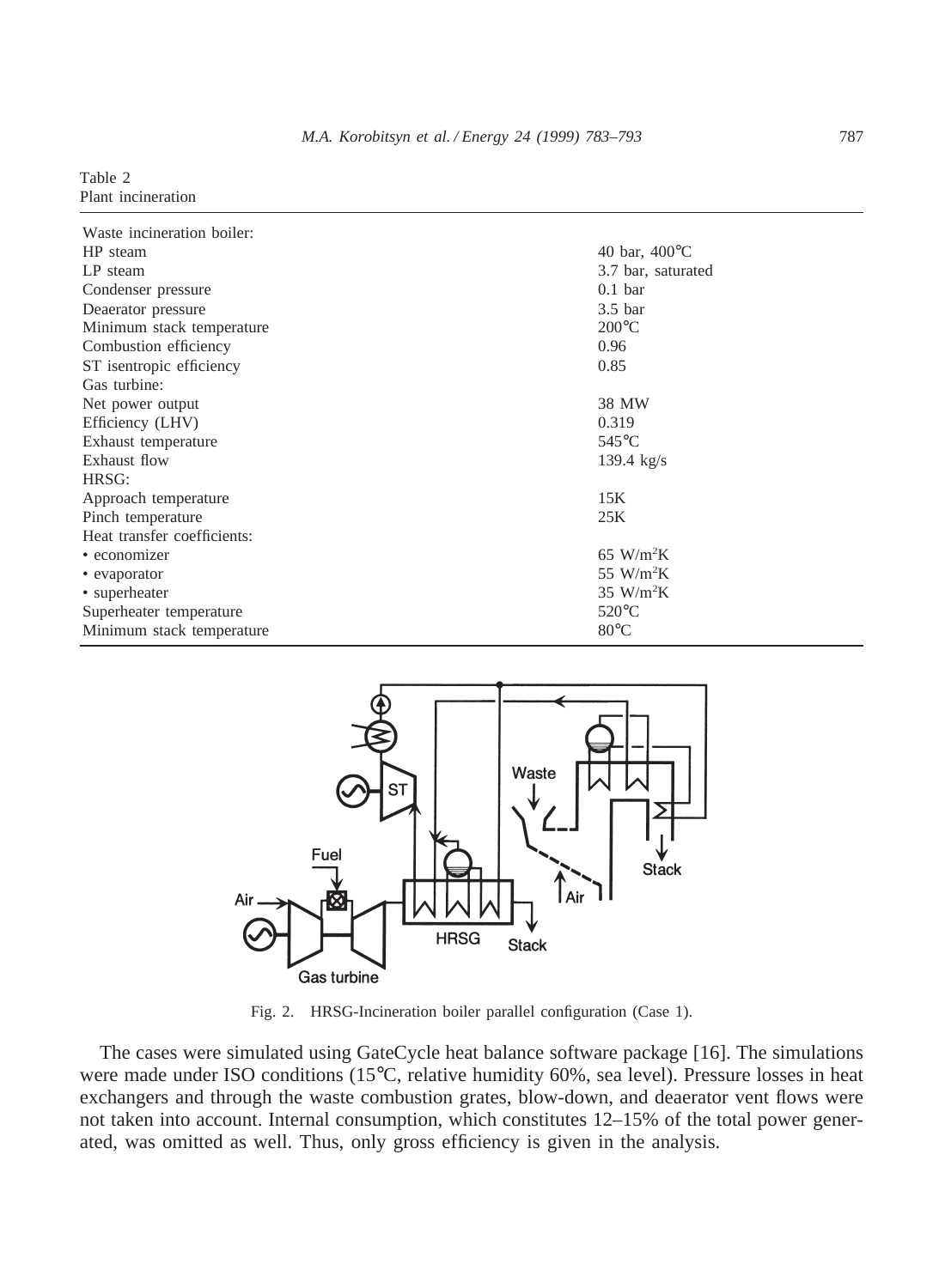

Fig. 3. The hot windbox configuration with superheating (Case 3).



Fig. 4. HRSG-Incineration boiler parallel configuration with an exhaust bypass (Case 4).

# **4. Performance analysis**

The results of the analysis showed that integration of an MSW incinerator with a gas turbine plant leads to a significant increase in efficiency. The gross plant efficiency (based on LHV) improved from 24.9% in the reference case up to 37.3% in Case 3 and 41.3% in Case 4. As shown in Table 3 this figure is due to the gas turbine contribution, which consumes to 53.2% of the total fuel input. The use of the HRSG exhaust as the secondary combustion air in Case 2 had a little effect on the total efficiency due to its rather low temperature: the difference between Case 1 and Case 2 is only 0.2% points. Case 4, where an exhaust bypass is employed in order to rise the superheated steam temperature, has the best overall efficiency of 41.3%, however at the expense of the highest natural gas consumption rate.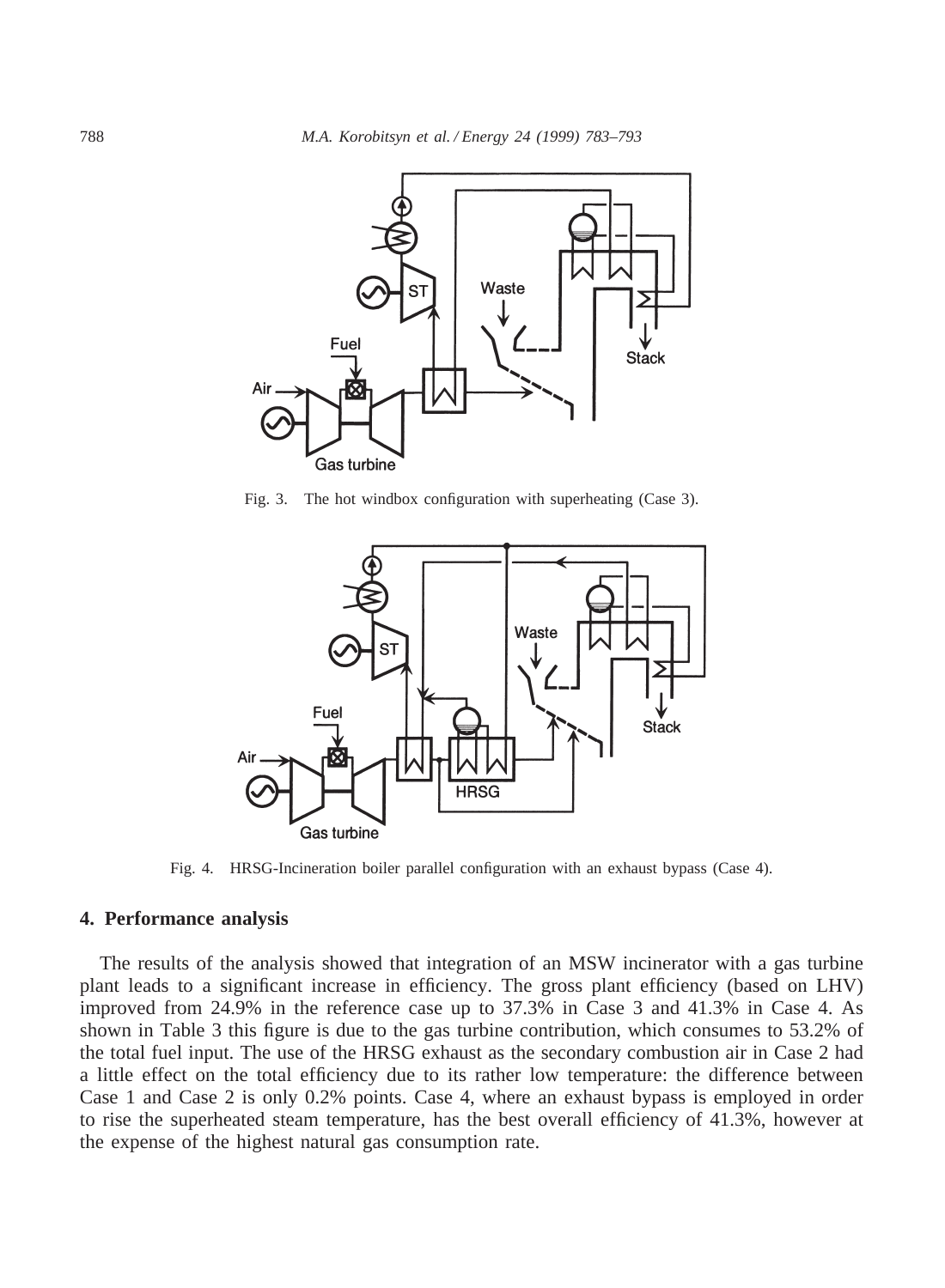|                        | Reference | Case 1 | Case 2 | Case $3$ | Case 4 |  |
|------------------------|-----------|--------|--------|----------|--------|--|
| Fuel input, MWth       |           |        |        |          |        |  |
| • incineration boiler  | 92.00     | 92.00  | 92.00  | 92.00    | 92.00  |  |
| • gas turbine          | 0.00      | 100.14 | 101.39 | 48.44    | 104.73 |  |
| Total                  | 92.00     | 192.14 | 193.39 | 140.44   | 196.73 |  |
| MSW share, %           | 100.00    | 47.88  | 47.57  | 65.51    | 46.76  |  |
| Natural gas share, %   | 0.00      | 52.12  | 52.43  | 34.49    | 53.24  |  |
| Power output, MWe      |           |        |        |          |        |  |
| • steam turbine        | 22.92     | 46.46  | 46.92  | 36.89    | 47.79  |  |
| • gas turbine          | 0.00      | 31.96  | 32.37  | 15.48    | 33.44  |  |
| Total                  | 22.92     | 78.42  | 79.29  | 52.36    | 81.23  |  |
| Efficiency, %          |           |        |        |          |        |  |
| • based on total input | 24.91     | 40.81  | 41.00  | 37.28    | 41.29  |  |
| • based on MSW         | 24.91     | 28.64  | 28.88  | 29.54    | 29.10  |  |
| Specific surface area  |           |        |        |          |        |  |
| $m^2/MWe$              | 294       | 710    | 686    | 340      | 518    |  |

| Table 3                     |  |
|-----------------------------|--|
| Summary of results (scaled) |  |

Since the prime objective of a waste incineration plant is to process waste, the natural gas share should be limited, while maintaining a high efficiency. On this basis Case 3 represents a good match between the MSW fraction in the total fuel input and the plant efficiency. The waste share in this case is 65%, nonetheless, the plant efficiency is as high as 37.3%.

Excluding the gas turbine part, waste-based efficiency can be defined as the ratio between the power generated by the MSW combustion and the MSW fuel input. To determine the first term the gas turbine share should be subtracted from the total power production. This share can be found by multiplying the gas turbine fuel input by a combined-cycle efficiency, so that the expression for the MSW-based efficiency becomes:

$$
\eta_{MSW} = \frac{P_{TOTAL} - F_{NG} \cdot \eta_{CC}}{F_{MSW}} \tag{1}
$$

When 52% is taken as the combined-cycle efficiency, the calculated MSW-based efficiency varies between 28.6% for Case 1 and 29.5% for Case 3. In the best case, Case 3, this means an increase of 4.6% points in comparison to the reference.

The effect of integration can be illustrated, if the gross efficiencies of the cases are plotted against the MSW fraction in the total fuel input together with the mean efficiency of separate plants (Fig. 5). The latter represents a line between two extremes: a combined cycle plant that operates on 100% natural gas and has an efficiency of 52%, and a waste incineration plant (the reference case) that processes 100% waste at 24.9% efficiency. The benefits of integration are especially noticeable in Case 3: while Case 1 and Case 4 stand out above the line by 2.2 and 2.3 percentage points respectively, Case 3 shows a 3.6% advantage. Case 2 is not shown due to a minor distinction from Case 1. The values of the integration advantage are, of course, different, at other levels of the combined-cycle plant efficiency.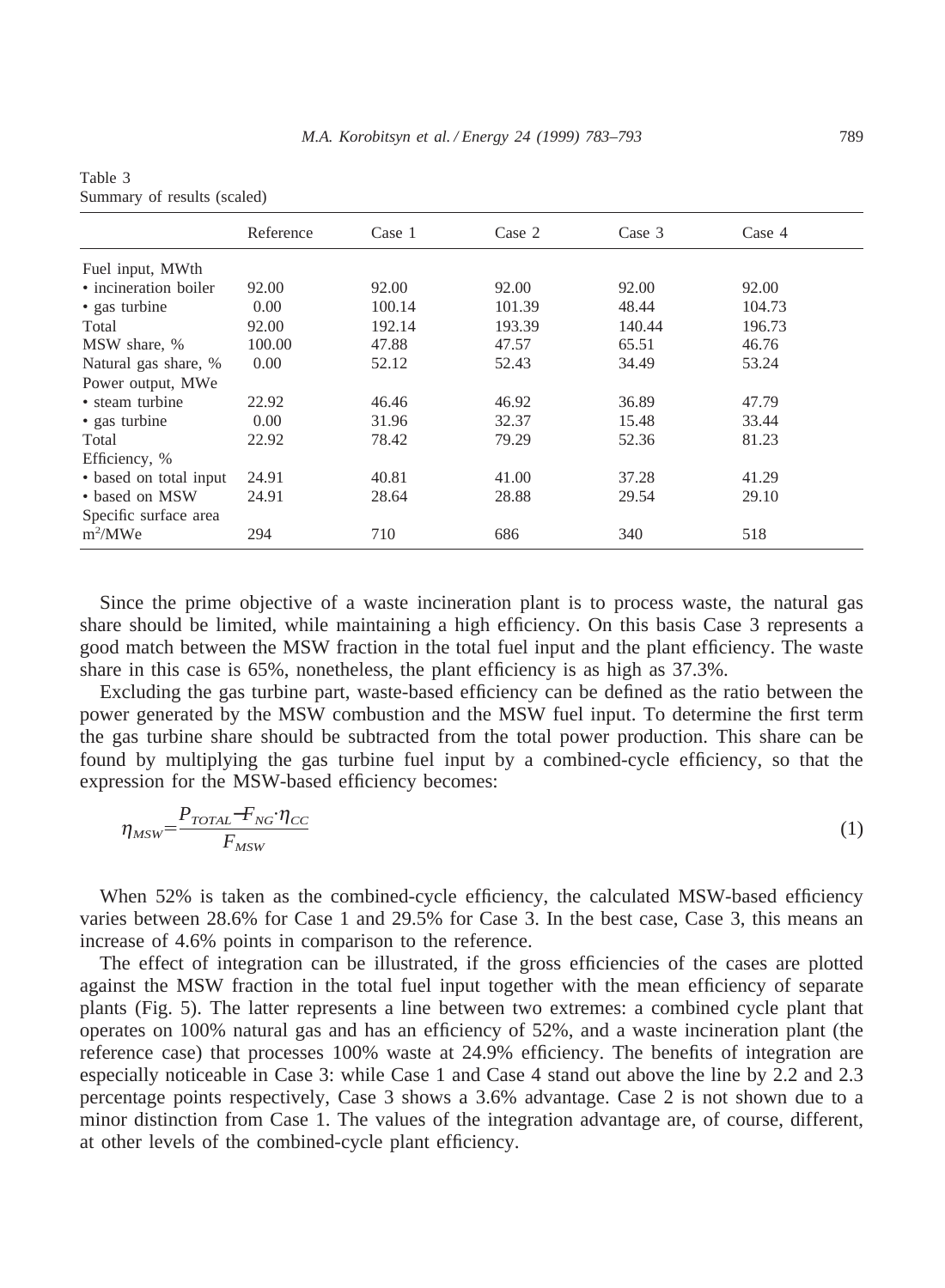

Fig. 5. The MSW fraction in the total fuel input versus gross efficiency.

Considering the total boiler surface area, all integrated schemes require a larger surface than the conventional incineration plant. In Table 3 the surface area is expressed in specific units, m<sup>2</sup>/MW. As is seen from the table, the schemes, where the incineration plant operates in parallel with an HRSG, require twice as much area as the reference plant. In Case 3, which has only a superheater, the specific surface area is just 15% larger than that of the reference. The hybrid scheme, Case 4, exceeds the reference by 76%.

A comparison of the MSW fraction in the fuel input, the specific boiler area, and the total plant efficiency indicates that the high efficiency of Cases 1 through 4 are obtained at the expense of the gas turbine plant. This results in a lower MSW fraction in the fuel input and a larger boiler surface area. Case 3 appears to be the most advantageous among the options considered.

#### **5. Exergy analysis**

In addition to the conventional enthalpy-based analysis, exergy analysis was performed in order to assess the systems thermodynamically. The flow parameters (mass flow, temperature, pressure, enthalpy, chemical composition) from the GateCycle models were post-processed to obtain exergy values of the flows. The exergy of waste was calculated on the basis of its chemical composition using standard chemical exergy values given by Szargut et al. [17].

The results of exergy analysis are presented in Figs. 6–8 as Grassmann diagrams. The exergy values were calculated as a percentage of the total fuel input. The analysis showed that the largest loss of 45% occurs in the burner because of the highly irreversible nature of the combustion process (Fig. 6). The loss in the burner can be diminished to some extent by preheating the combustion air and by recycling the flue gas. The use of the gas turbine exhaust as inlet air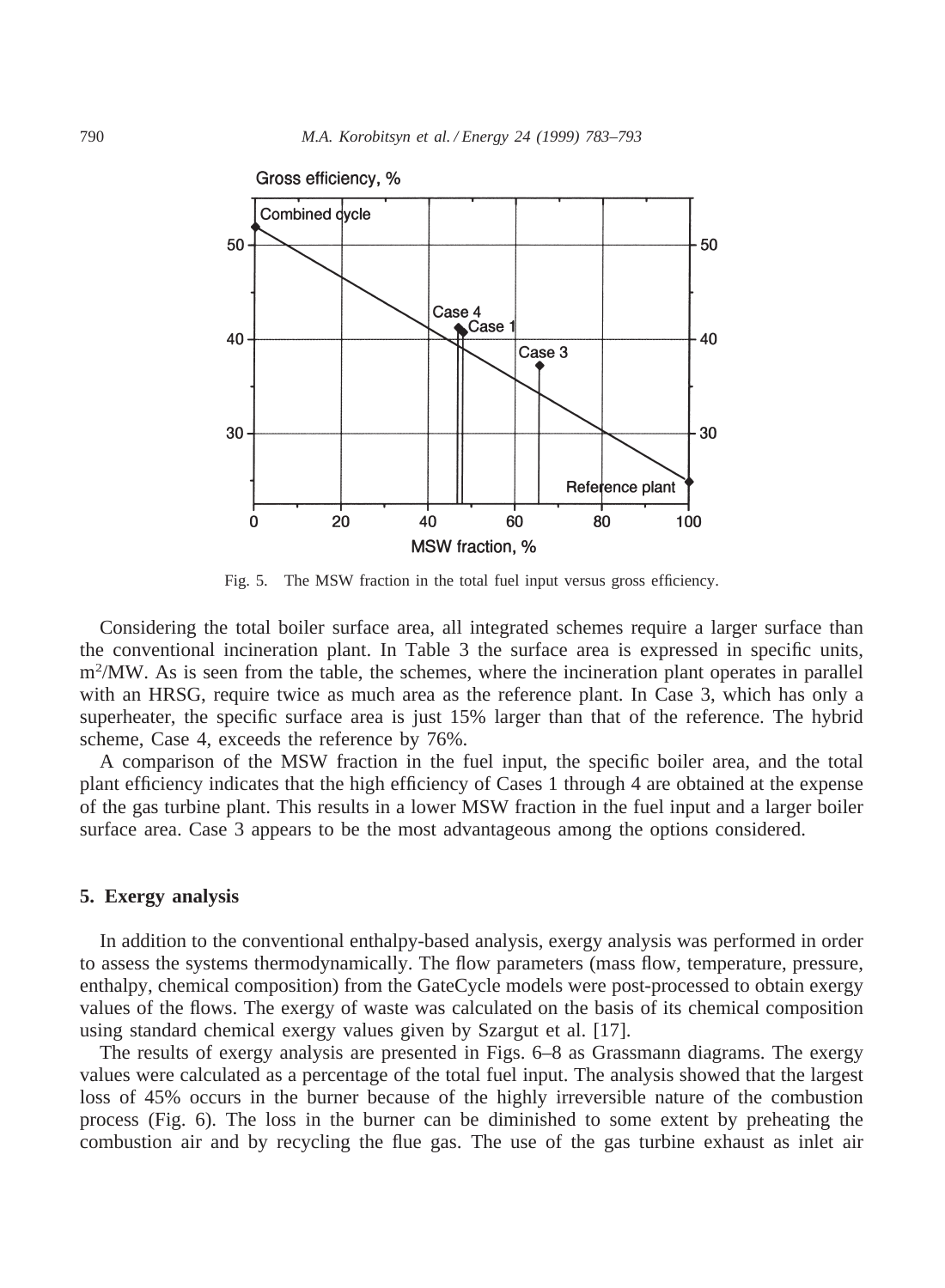

Fig. 6. Grassmann diagram of the conventional waste incinerator (Reference case).



Fig. 7. Grassmann diagram of the parallel configuration (Case 1).

provides both measures. As seen in Fig. 8, this leads to an improvement of burner exergetic efficiency from a value of 54.8% to 64.2%.

Another major loss was found in the boiler, owing to a large temperature difference between the combustion gases and the working medium. In the reference case about 13% of the total fuel exergy is destroyed in the boiler. This loss cannot be avoided within the incineration boiler, so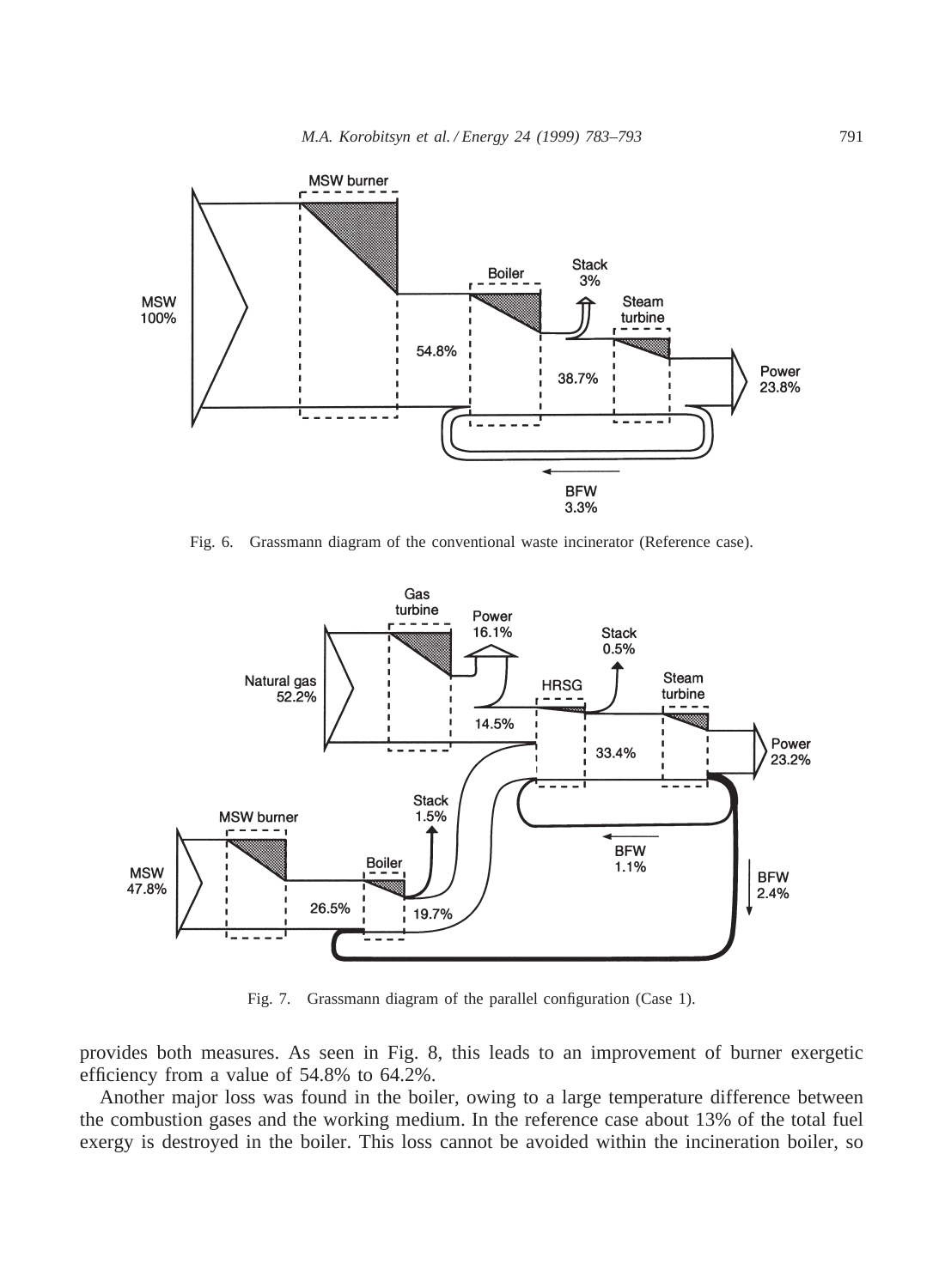

Fig. 8. Grassmann diagram of the hot windbox configuration with external superheating (Case 3).

external superheating should be applied in order to increase the exergy of the steam. If steam is superheated in an HRSG, such as in Case 1, the exergy efficiency of the plant grows from 23.8% to 39.3% (Fig. 7).

# **6. Conclusions**

Integration of a gas turbine and an MSW incinerator results in a considerable rise in efficiency. For the configurations studied, integration added 12–15% to gross plant efficiency. This is especially noticeable in the schemes where the incineration boiler operates in parallel with the HRSG. This improvement is caused by a more effective gas turbine plant; however, a significant amount of natural gas is needed.

When compared with the mean efficiency of separate plants with respect to the MSW fraction in the total fuel input, integrated schemes showed an advantage in efficiency ranging between 2.2 and 3.6 percentage points.

Among the options studied, the hot windbox configuration with external superheating offers high efficiency along with lower natural gas consumption. In addition, this scheme has half the boiler surface area than that of other integrated options, which feature a full-scale HRSG together with an incineration boiler. However, this option requires a ducting, and an excessive gas turbine outlet pressure should be provided to pass the exhaust gas through the waste layer on the grates.

The use of the HRSG outlet gases as the secondary combustion air in the incinerator had a negligible effect on efficiency. The scheme with partial exhaust diverting was found quite effective, though its waste fraction in the total fuel input was the lowest of all the cases.

The integrated options made use of heat recovery steam generators that lead to an increased